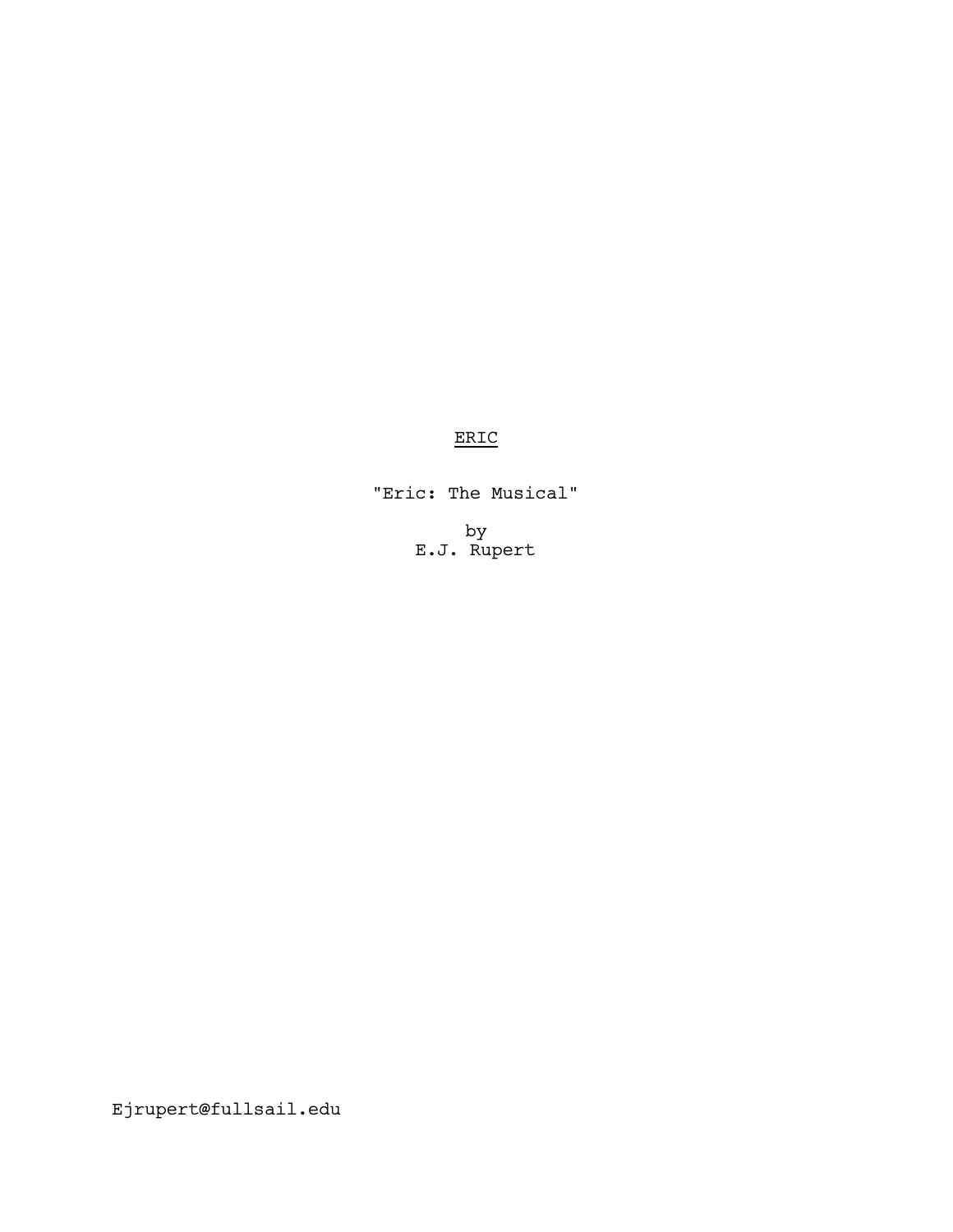INT. MIDDLE SCHOOL - HALLWAY - DAY

ERIC, 14, and DIMMEY, 14, both wear shirt-and-jeans outfits. They head down the hallway and see BERNIECE, 14, who wears a red dress.

Dimmey turns to Eric and signals, "Stop," with his hands.

DIMMEY Here she comes. Remember, keep it cool.

ERIC Don't worry, I got this.

Berniece minces, smiles, and waves.

ERIC (CONT'D) Hi, Berniece. You're in this class, too?

BERNIECE We've had this class together all year.

**ERTC** Of course. I was just playing.

He chuckles and wipes balls of sweat off of his forehead.

ERIC (CONT'D) Well, see you later.

BERNIECE Same class...?

**ERTC** Ha, ha. Still joking. Got you again. After you.

Berniece raises an eyebrow and heads into the classroom.

DIMMEY You're a real charmer, all right.

ERIC Maybe I'm just nervous around girls.

SHANA, 14, sashays down the hall and to the boys.

SHANA

Hey, Babycakes.

ERIC Stop calling me, "Babycakes."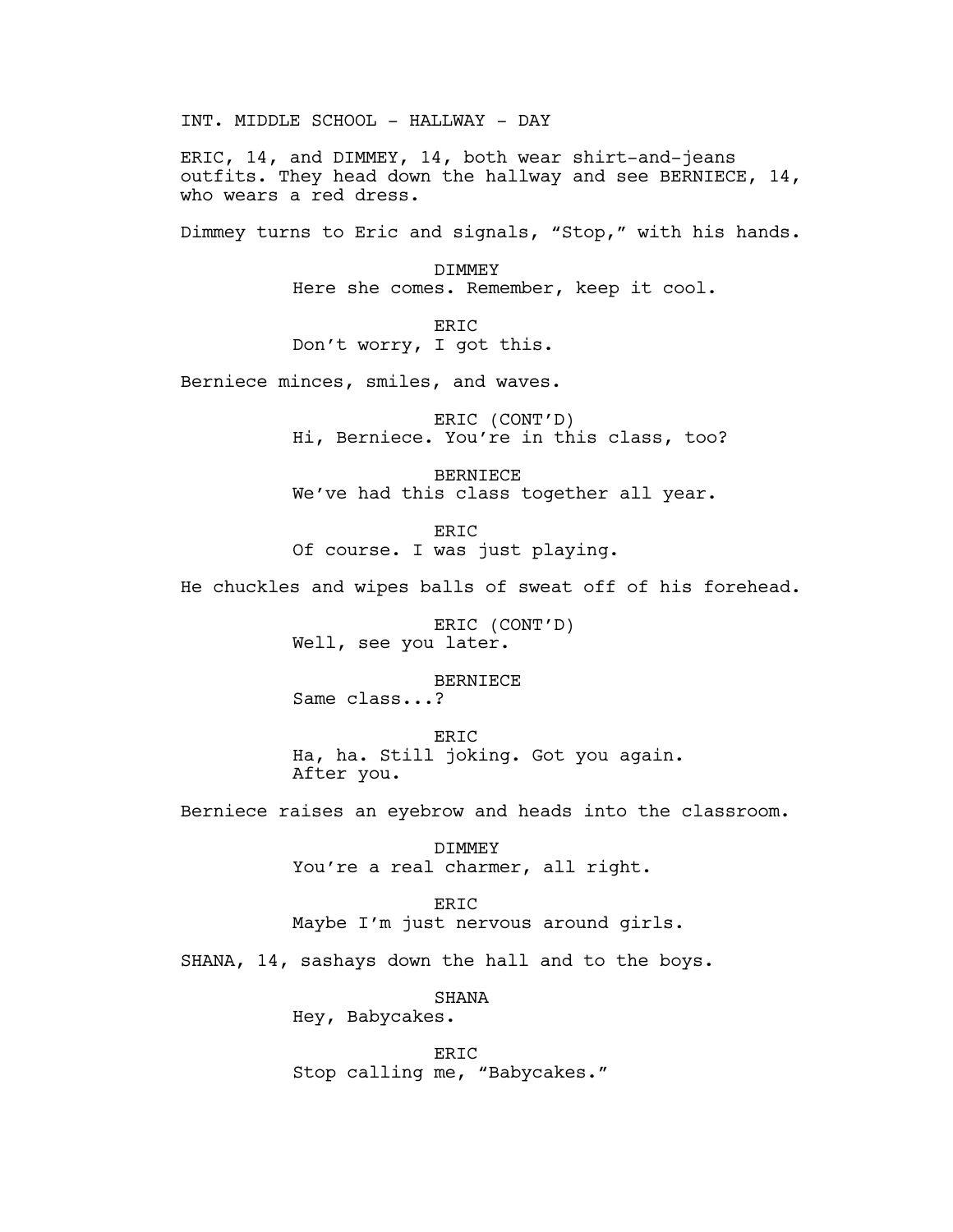Eric heads into the classroom. Dimmey looks at Shana's Tshirt which says, "I [heart symbol] Eric."

> DIMMEY There you go with that shirt again. He doesn't even like you.

#### SHANA

Maybe he doesn't love me today, but he's starting to tolerate me. See? Today, he didn't even call me, "Booger Breath."

DIMMEY

Baby steps?

## **SHANA**

Baby steps.

Dimmey shakes his head.

INT. MUSIC CLASSROOM - DAY

The school bell RINGS. Students exit, and MR. HAYES, 40s, calls out to them.

### MR. HAYES

Don't forget your homework assignment.

ARNOLD, 14, wears a shirt and tie underneath a red sweater vest with khakis. He grins and parades to Mr. Hayes's desk.

> ARNOLD I finished mine last week. Would you like to see it?

Eric walks past Arnold and rolls his eyes.

MR. HAYES No, just bring it tomorrow. Mr. Nelson, a word, please?

Arnold exits. Eric turns back around.

MR. HAYES (CONT'D) See this pile? Do you know what this is?

ERIC My award-winning papers?

MR. HAYES Yeah, right. They're all D's and F's.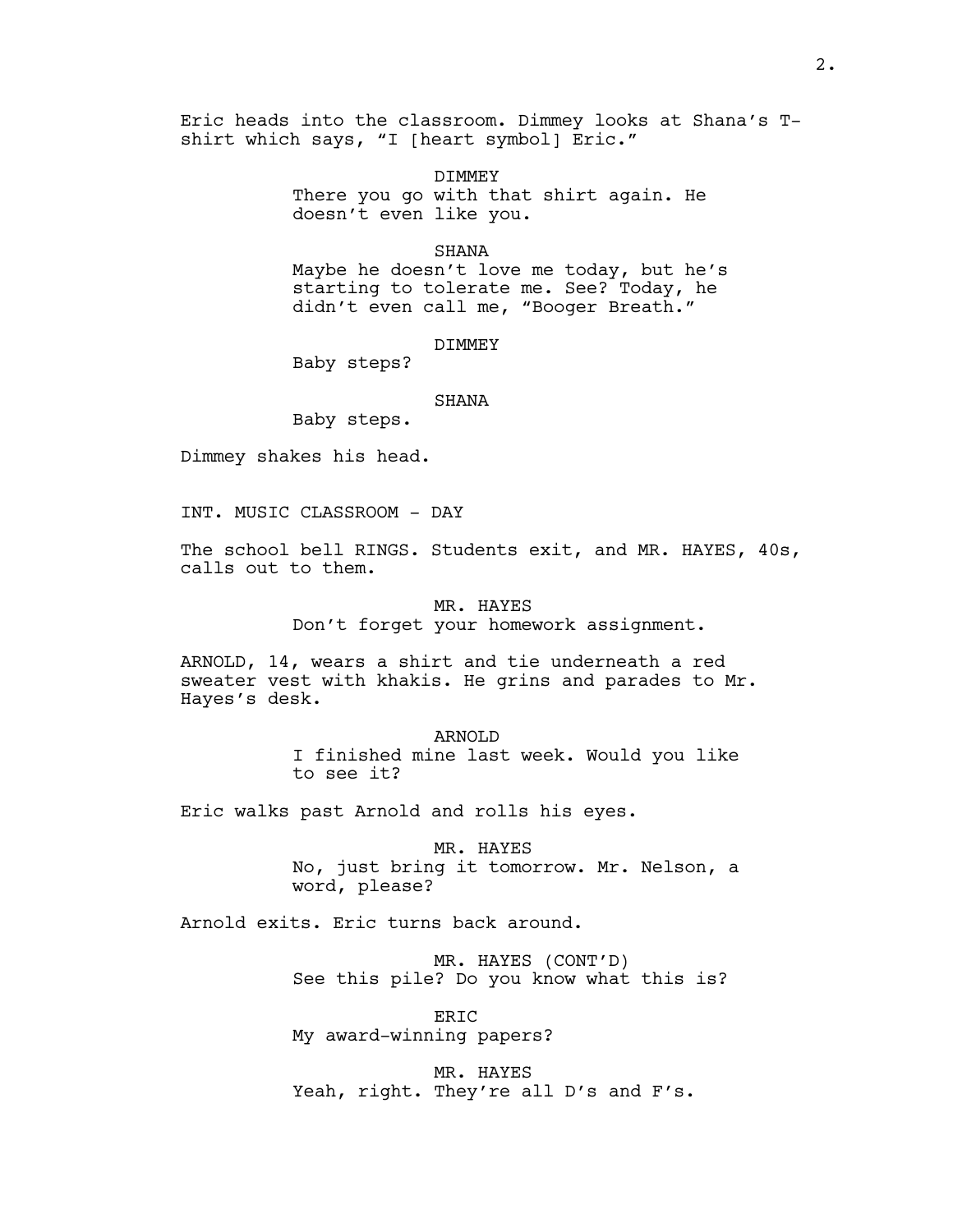**ERTC** But I'm trying real hard. Come on, I'm never gonna be like Arnold with the great looks, great voice, annoying personality.

MR. HAYES Arnold or no Arnold, your head's always in the clouds. You need to focus. Here.

Mr. Hayes hands Eric a sheet of paper.

MR. HAYES (CONT'D) If you fail this assignment, you don't pass the class, and you don't graduate.

INSERT - THE PAPER, WHICH READS:

"Songwriting Assignment:

Get your creative juices flowing. Write a song about anything."

BACK TO SCENE

INT. MIDDLE SCHOOL - HALLWAY - DAY

Eric exits the classroom and throws the paper away.

**ERTC** Yeah, whatever.

INT. NELSON HOUSE - ERIC'S BEDROOM - NIGHT

Eric turns on the television.

ON THE TV

A man serenades a young lady in a music video.

BACK TO ERIC'S BEDROOM

ERIC Corny. Even I could do better than him.

He pauses.

ERIC (CONT'D) Hmm, wait a minute...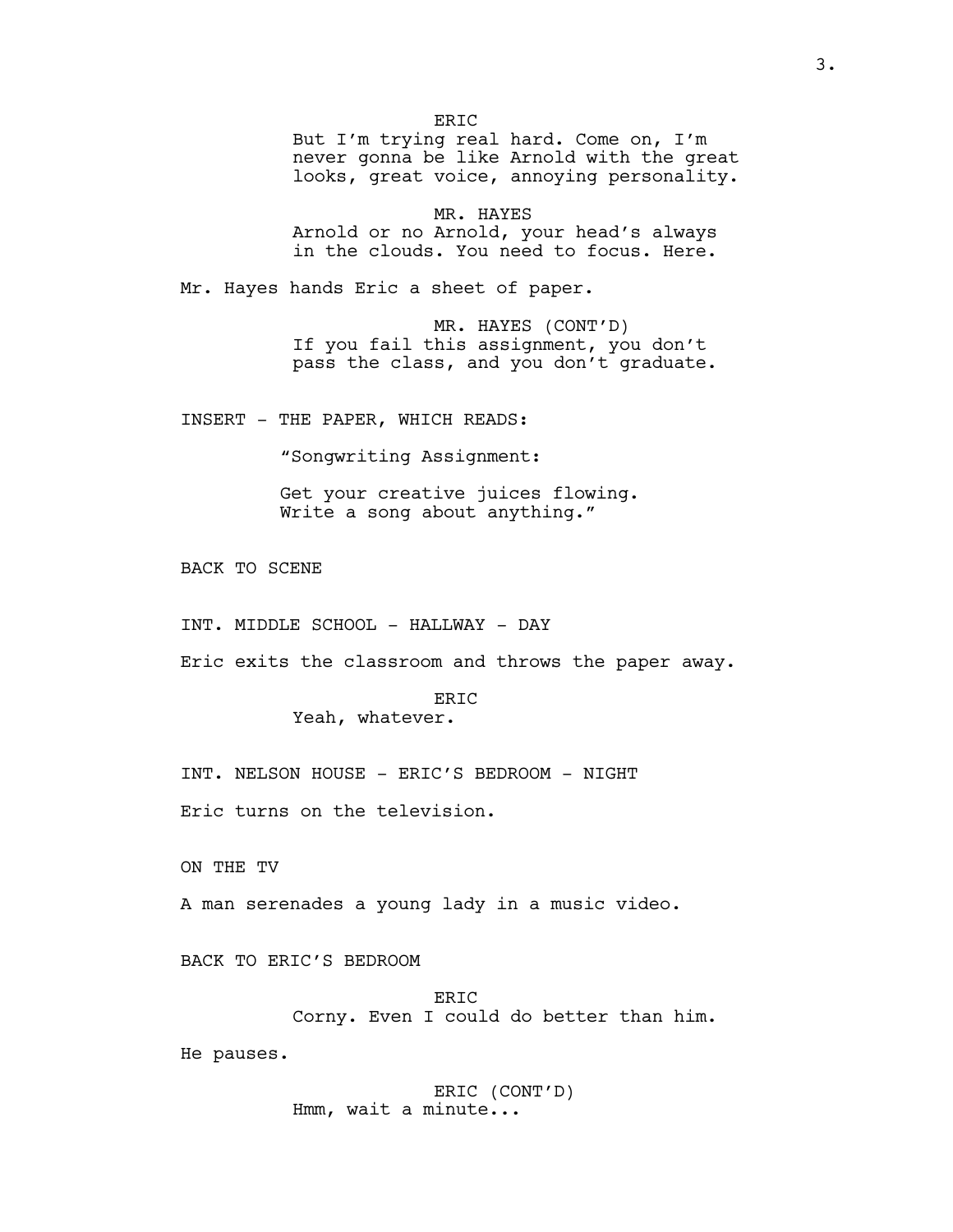EXT. SCHOOL - PLAYGROUND - DAY

Eric and Dimmey play a one-on-one basketball game.

DIMMEY A love song? You can't write no song.

ERIC It can't be that hard. I see fools doing it on TV every day. Besides, Berniece would like that.

Arnold strolls past them and heads to Berniece.

ARNOLD Hey, you wanna partner up with the best singer in class?

BERNIECE I don't see him anywhere.

ARNOLD Very funny. Let's work on music and then, a more fitting subject, chemistry.

## BERNIECE

Get lost.

She walks away.

#### DIMMEY

The same way she likes Arnold's come-ons?

Dimmey laughs and shoots the ball.

INT. NELSON HOUSE - LIVING ROOM - DAY

Eric types on his laptop.

ERIC How do I start this song?

FANTASY - EXT. RANCH - CATTLE BARN - DAY

Eric wears a ten-gallon hat as he sits on a haystack and strums a COUNTRY RIFF on a guitar.

> ERIC My baby don't notice me/I reckon that I try/To write her this here love song/If she hates it, then I'll die.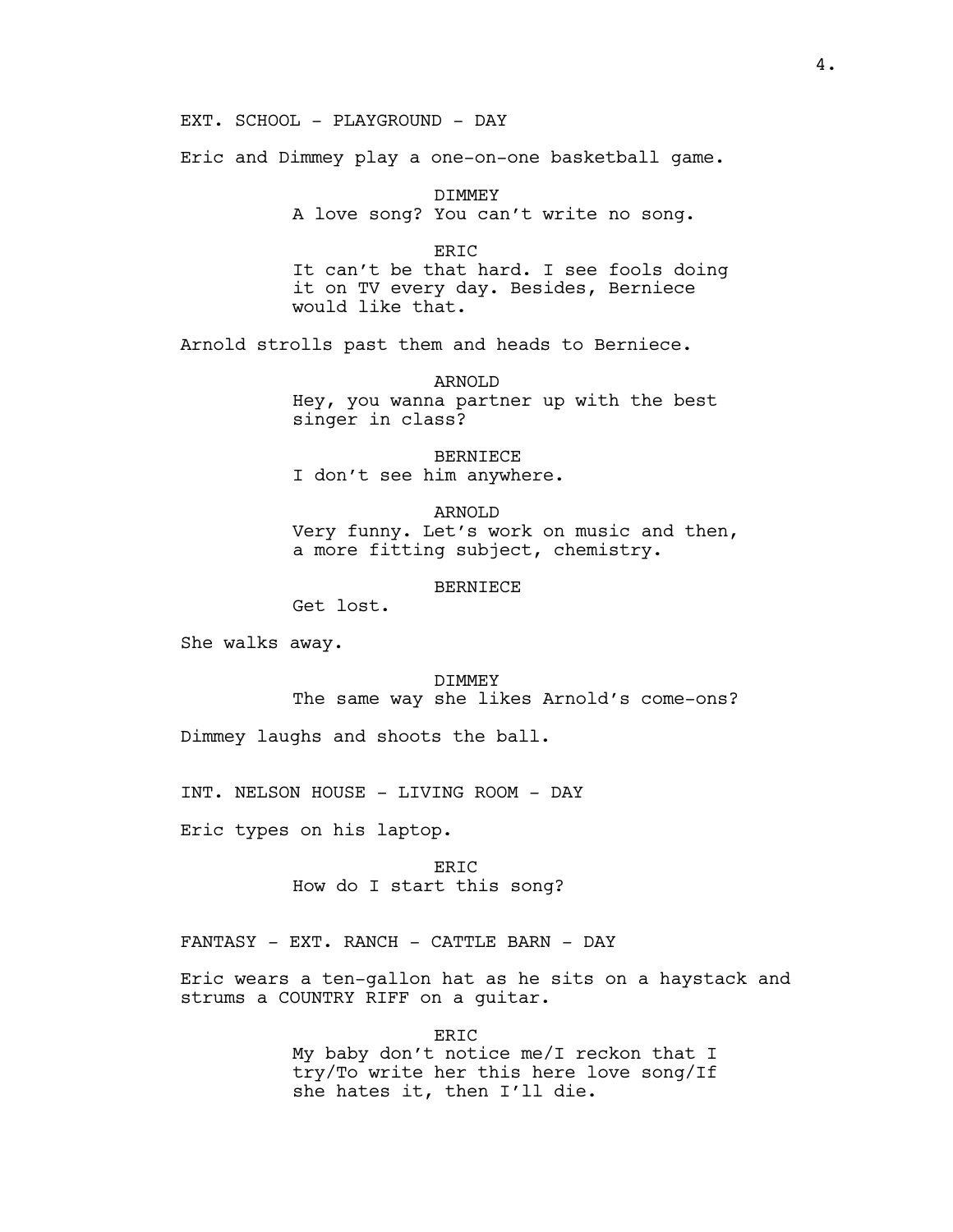A cow walks by and shrugs.

END OF FANTASY.

INT. NELSON HOUSE - LIVING ROOM - DAY

ERIC Yeah, that sucked. Hmm, what about...?

FANTASY - EXT. HOUSE - BACKYARD - NIGHT

Berniece stands on a balcony. Wind blows her long, black hair, as Eric sings to her from the ground.

> ERIC Berniece, I adore, mi amor --

The audience behind him boos and hisses.

END OF FANTASY.

INT. NELSON HOUSE - LIVING ROOM - DAY

ERIC No, that's no good.

He snaps his fingers.

ERIC (CONT'D)

I got it.

INT. NELSON HOUSE - LIVING ROOM - LATER

Shana enters Eric's house with flowers.

SHANA Hey, Babycakes, look what I got for you.

ERIC Can't talk now. I'm on a roll here.

SHANA It's for that stupid girl, ain't it?

ERIC Berniece ain't stupid. She's very classy. You could learn a thing from her.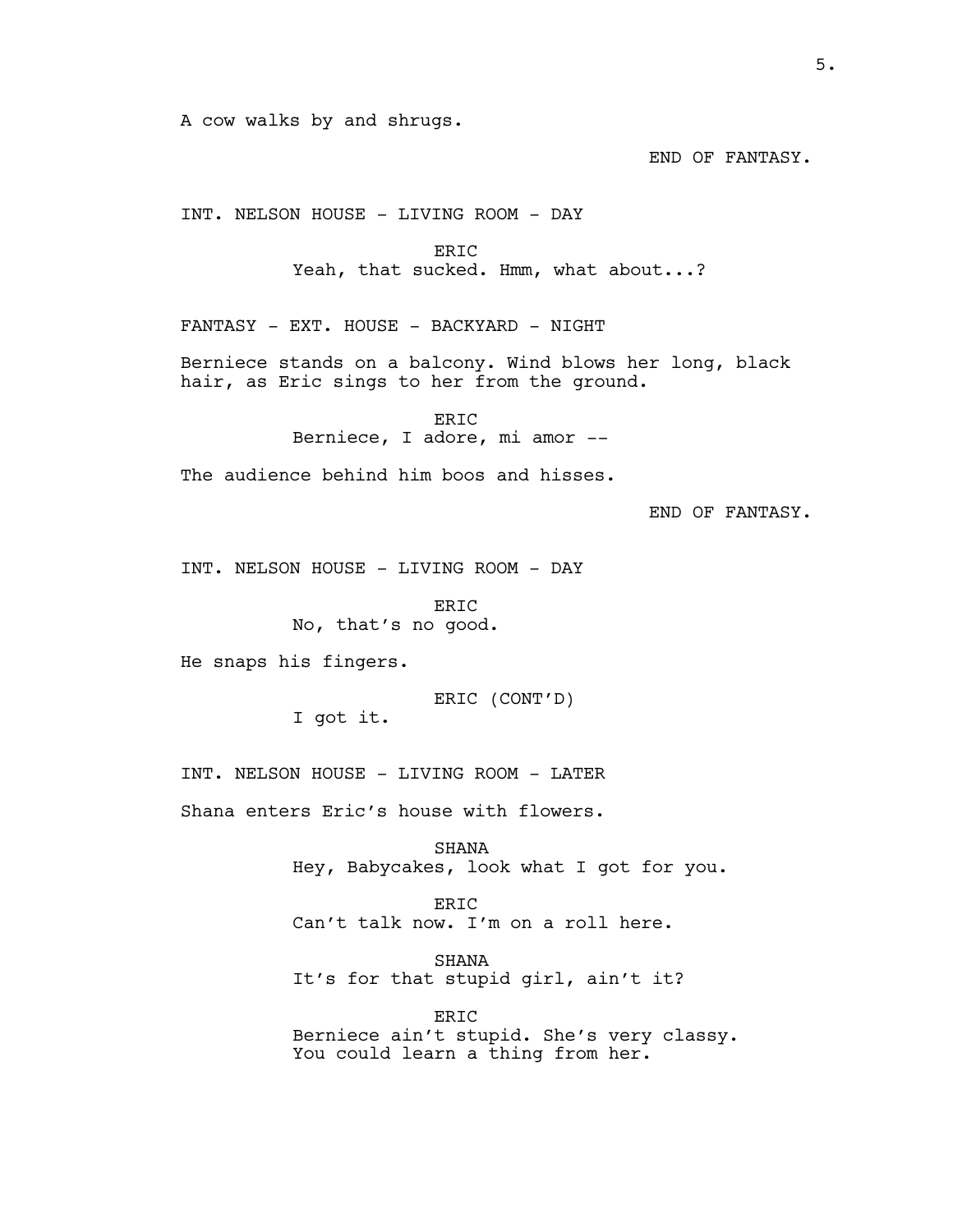**SHANA** Yeah, how not to treat someone. But never mind that. Let me put up these flowers for you.

She walks and trips over the power cord of the laptop. The cord rips out of the socket and causes a shortage.

> ERIC Shana, you idiot! I lost my work. I gotta turn it in tomorrow.

SHANA Oh, I'm so sorry, Babycakes.

ERIC Stop calling me, "Babycakes." I don't even like you like that. Now can you please just go?

Shana sobs and runs out of the house. Eric sighs.

INT. SCHOOL - MUSIC CLASSROOM - DAY

Mr. Hayes looks at his list of students.

MR. HAYES (sotto) Well, let's get the ol' red pen ready. (to Eric) Time for your presentation, Mr. Nelson.

Eric approaches the center of the room.

**ERTC** I gotta be honest with you, I can't --

Shana rushes towards Eric.

SHANA -- do it without his partner. (whispers to Eric) Don't worry. Follow my lead.

Shana BEAT-BOXES.

MONTAGE - ERIC AND SHANA PERFORM IN A MUSIC VIDEO

-- Outdoors -- The classroom morphs into an outdoor stage. Eric's shirt-and-jeans outfit morphs into a black leather ensemble with dark sunglasses.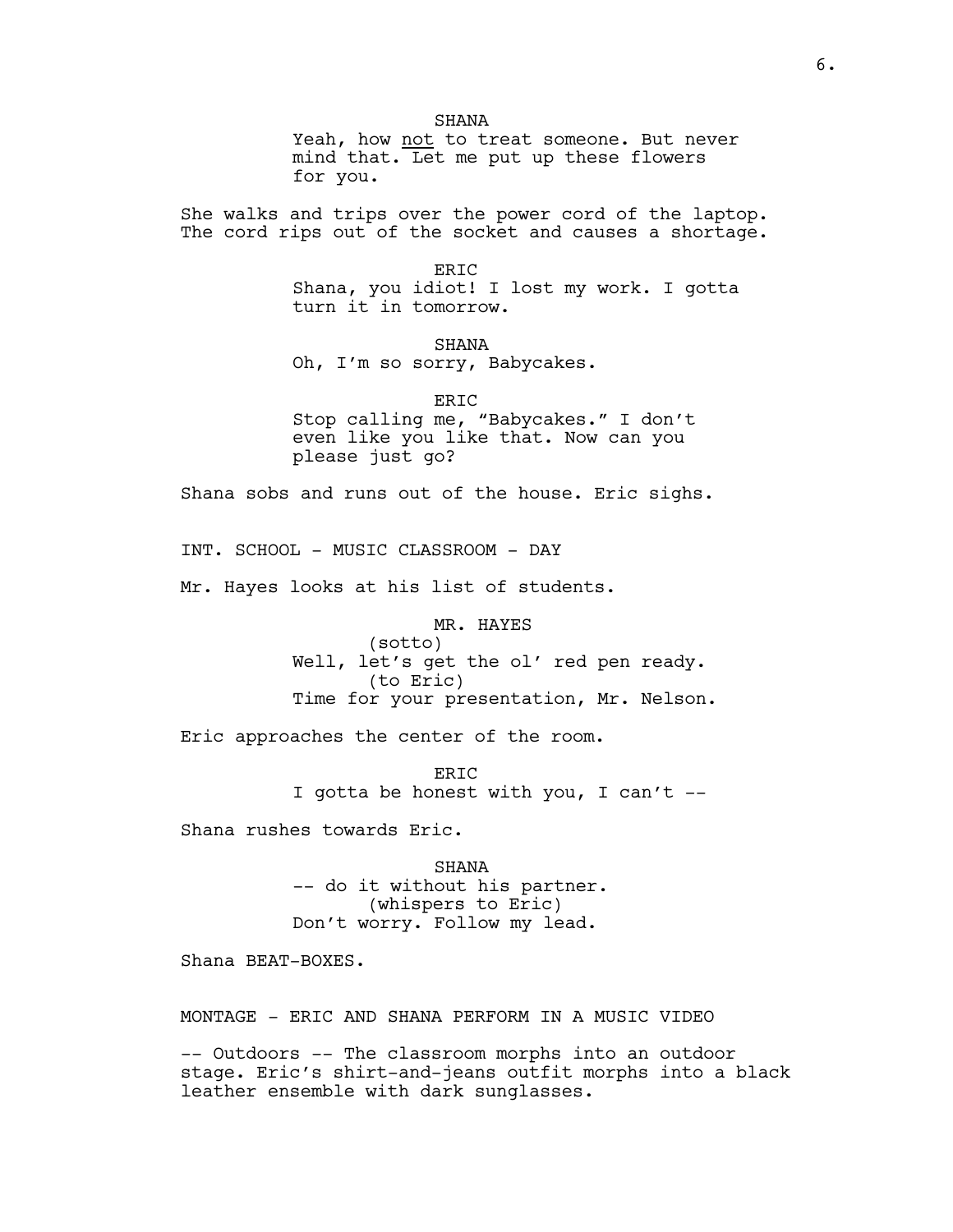-- A jam-packed street -- Shana's music stand morphs into a drum set. She plays it while Eric raps and dances.

> ERIC Oh, Berniece/I can't deny/See her walk down the street/I get a tear in my eye.

-- A dark alley -- Break dancers join him and dance on top of cars.

> ERIC (CONT'D) Will she ever see me?/I don't know/But ya'll check my moves/And feel my flow.

-- Berniece smiles. Mr. Hayes nods his head.

END OF MONTAGE.

INT. SCHOOL - MUSIC CLASSROOM - DAY

Mr. Hayes smiles and applauds.

MR. HAYES Great job. A-minus.

ERIC

Thank you.

INT. SCHOOL HALLWAY - DAY

Berniece approaches Eric and Dimmey.

BERNIECE That was so sweet. So, Music Man, wanna go to the movies?

ERIC

Wow, that  $--$ 

Shana sashays from afar.

ERIC (CONT'D) -- will have to wait. Excuse me.

Eric treads towards Shana.

ERIC (CONT'D) Thanks for having my back in class.

SHANA Well, I had to. I ruined your laptop.